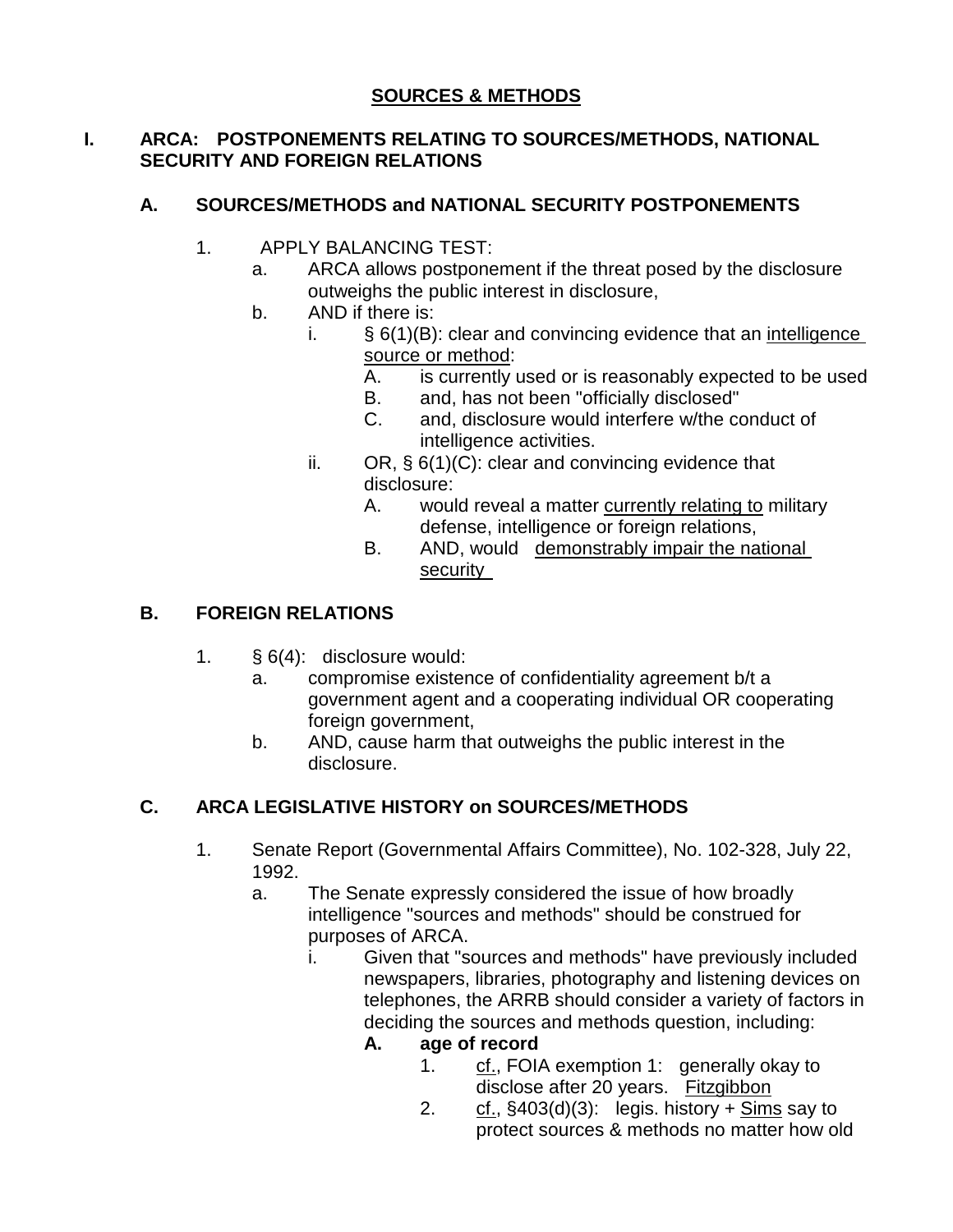- **B. whether the use of the particular source or method is already well-known to the public** (e.g. that the Mexico City Soviet Embassy was bugged during Oswald's visit)
	- 1. cf., this section may be at odds with the statutory language requiring an "official disclosure"
- **C. whether the source or method at issue is inherently secret or whether the information collected was what was secret.**

## **II. AGENCY POSITIONS ON DISCLOSURE OF SOURCES/METHODS**

#### **A. CIA: protect all sources and methods, no matter how "nonsensitive" or public they may seem**

- 1. public sources of information
	- a. Foreign governments can learn a lot about the CIA's activities simply by knowing the public sources of information that interest the agency.See, CIA v. Sims, 471 U.S. 159, 105 S.Ct. 1881, 1891-1892 (1985).

## 2. seemingly innocuous information/"mosaic" approach

- a. The reality of intelligence work is that it often involves seemingly innocuous sources as well as unsuspecting individuals who provide valuable intelligence information. CIA v. Sims, 105 S.Ct. at 1891.
- b. The CIA adopts the "mosaic" approach. Each piece of information, when combined with other pieces of information, may be more meaningful and complete the puzzle. See, CIA v. Sims, 105 S.Ct. at 1892-1893; Gardels v. CIA, 689 F.2d 1100, 1106 (D.C. Cir. 1982), and Halperin, 629 F.2d at 150 (D.C. Cir. 1980).
- c. If the CIA were to identify the "innocuous" sources it uses, it could "tip-off" a foreign government as to "what areas the CIA is interested in and upon which it is focusing its resources." Allen v. Dept. of Defense, 658 F. Supp. 15, 19 (D.D.C. 1986) (court quotes the "Dube Declaration", prepared by an Information Review Officer for the Directorate of Operations, CIA, for the litigation).
- 3. appearance of confidentiality
	- a. CIA wants to protect the "appearance of confidentiality" as it is essential to effective operation of our foreign intelligence service. Fitzgibbon v. CIA, 911 F.2d 755, 763-764. CIA v. Sims , 105 S.Ct. U.S. at 1891.
	- b. Unless the CIA is able to operate in secret, "[t]he CIA would find it difficult or impossible to recruit new intelligence sources absent such guarantees [of confidentiality], made and then kept by the CIA." Allen v. Dep't of Defense, 658 F. Supp. 15, 19 (D.D.C. 1986).
- 4. non-official disclosures: (e.g. Congressional disclosures, ex-agent disclosures, etc...)
	- a. Foreign governments change. The fact that information is in the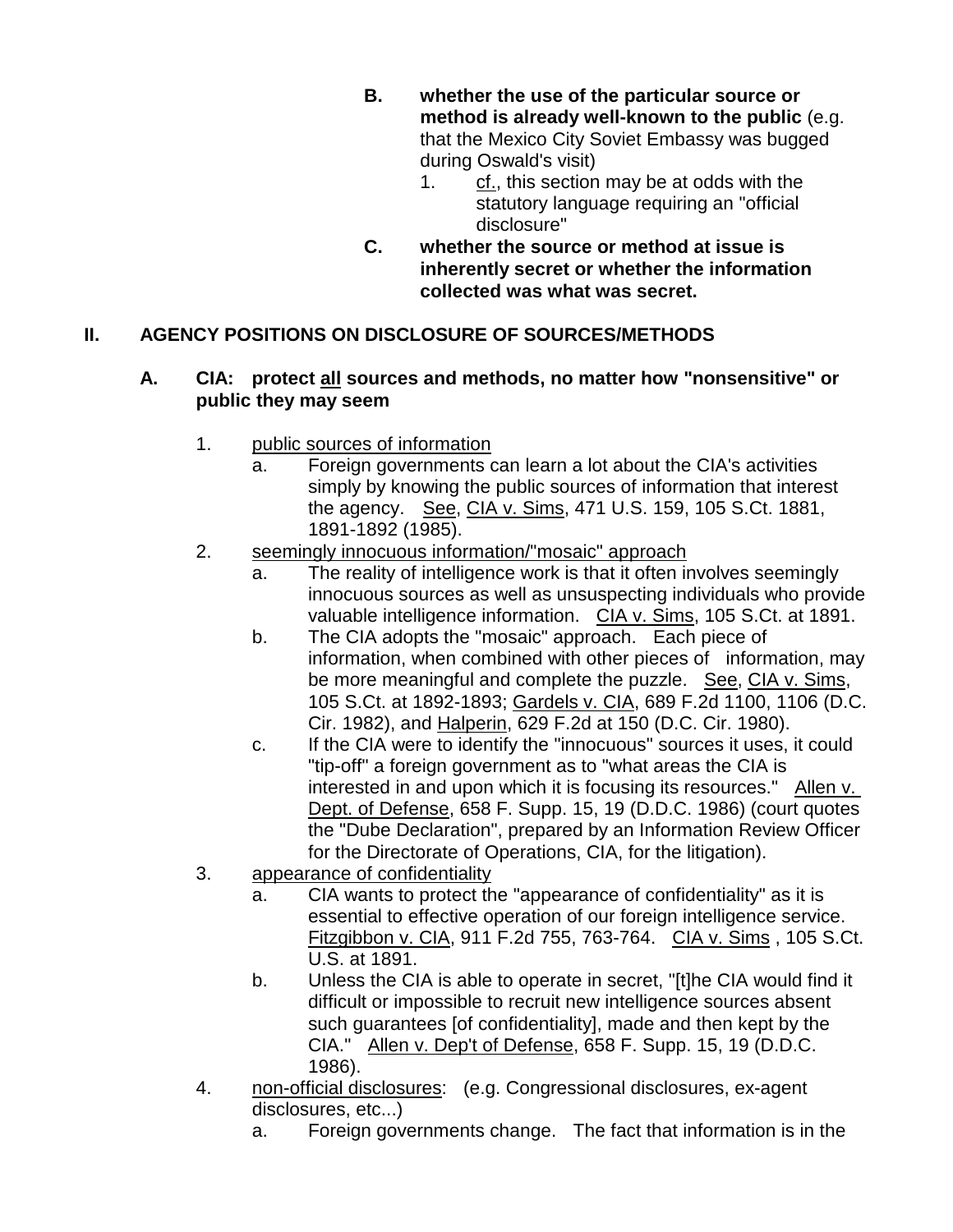public domain does not eliminate the possibility that further disclosures can harm sources, methods and operations. Fitzgibbon at 766.

- b. "[M]ost governments do not officially acknowledge the existence of their intelligence services," and even though certain relationships (between U.S. and foreign intelligence) may be widely reported, "they are not officially acknowledged, since the government adversely affected would be forced to take some official action in retaliation." Afshar v. Dept. of State, 702 F.2d 1125, 1131 fn. 7 (CIA filed affidavit with court explaining policies for non-disclosure).
- 5. Effect of Similar Prior Disclosures
	- a. The CIA (and presumably the FBI) will sometimes release certain information in order to "send a message" to our "allies or adversaries". Releases of information do not require the agencies to release all like information. CIA v. Sims, 105 S.Ct. at 1893.
- 6. CIA testimony to Fitzgibbon District Court in Fitzgibbon: [D]isclosure [of intelligence methods] would directly permit hostile governments to either neutralize [the disclosed methods] or utilize them as a vehicle for disinformation. Hostile intelligence services and governments are not omnipotent; they cannot watch all potential sources and guard against all possible methods of collection. For example, the procedure of monitoring international telecommunications is one of the most simple intelligence collection methods, but its superb utility stems from the sole fact that hostile powers do not know which communications are seized and which channels are open to compromise. Therefore, protection of the fact of CIA use of even the simplest methods in certain situations keeps this Nation's adversaries guessing as to the goals of U.S. intelligence activities and the means of carrying them out. at 763.

## **B. FBI**

- 1. "mosaic approach"
	- a. The FBI, like the CIA, adopts the "mosaic" approach outlined above. In National Security Archive v. FBI, 759 F. Supp. 872 (D.D.C. 1991) (SW representing plaintiff), the FBI explained its "mosaic" analysis:

Mosaic analysis is an elimination of common denominator deductive process ... whereby a trained hostile analyst, through review of innocuous type pieces of information within a document or series of documents, will draw accurate conclusions ... and determine the identity of a specific intelligence source, method or activity. Id. at 877 (from FBI "Pruett Declaration").

The court held that the FBI properly withheld even seemingly innocuous information on the above grounds.

- b. The mosaic approach is particularly important in the context of **cryptography.** Id. at 877.
- 2. seemingly non-sensitive information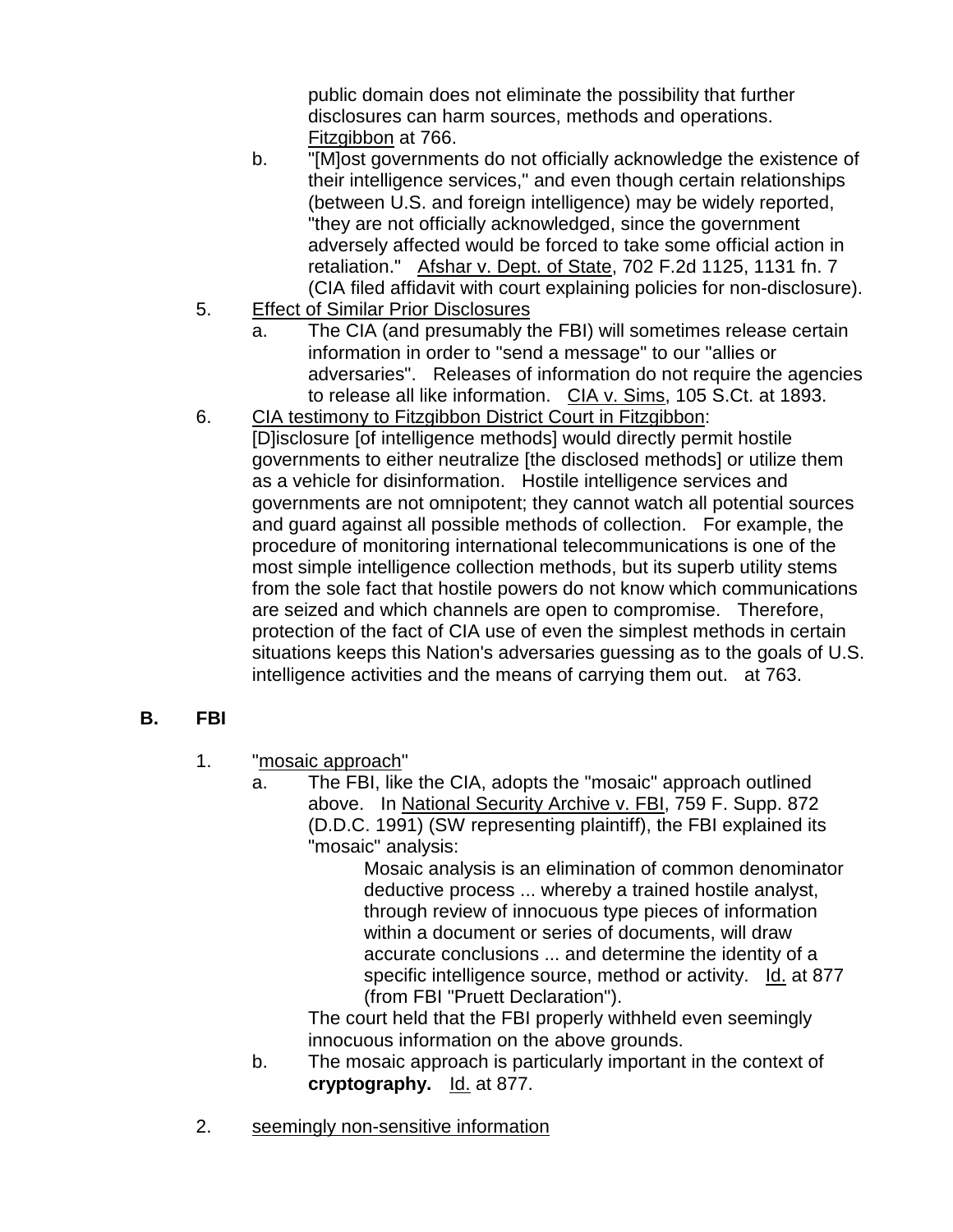a. Like the CIA, the FBI maintains that it must withhold information regarding the type of target it pursues. If hostile intelligence services knew what types of targets the FBI investigated, the service could "determine the criteria utilized by the FBI to decide what actions by a specific individual warrant the commencement of an investigation." National Security Archive v. FBI, 759 F. Supp. at 877 (from FBI "Pruett Decl.").

### **III. FOIA**

### **A. POLICIES/IMPORTANT DIFFERENCES FROM ARCA**

- 1. FOIA POLICIES
	- a. mandates public disclosure of government information
	- b. already places burden on agencies for their non-exempt information
		- i. agencies bear burden of justifying exemptions, although courts generally defer to agency determinations
		- ii. agencies must then create a public record that is as complete as possible and release segregable portions
		- iii. limited *in camera* review is available
- 2. CRUCIAL DIFFERENCES FROM ARCA
	- a. In FOIA cases, courts generally accord great deference to agency determinations regarding whether information should be disclosed or postponed
- 3. UTILITY OF FOIA
	- a. Because the statutory and regulatory language of FOIA and ARCA are similar, interpretations of FOIA law can guide ARRB in making decisions.
	- b. FOIA establishes a floor, not a ceiling. (See, SW's memo on privacy for a discussion of how FOIA should be used.)

#### **B. FOIA FRAMEWORK**

1. FOIA mandates public disclosure of government information, but agencies may withhold documents from FOIA requests if they can prove that a particular statutory exemption covers the information requested.

## **2. "EXEMPTION 1"**

- a. FOIA exemption (b)(1) permits an agency to withhold materials that are:
	- (A) specifically authorized under criteria established by an Executive Order to be kept secret in the interest of national defense or foreign policy, and
	- (B) are in fact properly classified pursuant to such Executive Order. 5 U.S.C. § 552(a)(1).
- b. The Exec. Order currently in effect expressly covers "sources and methods"
	- i. Exec. Order No. 12, 356, 47 Fed. Reg. 14, 874 (1982), § 1.3(b), allows agencies to classify information that, "by itself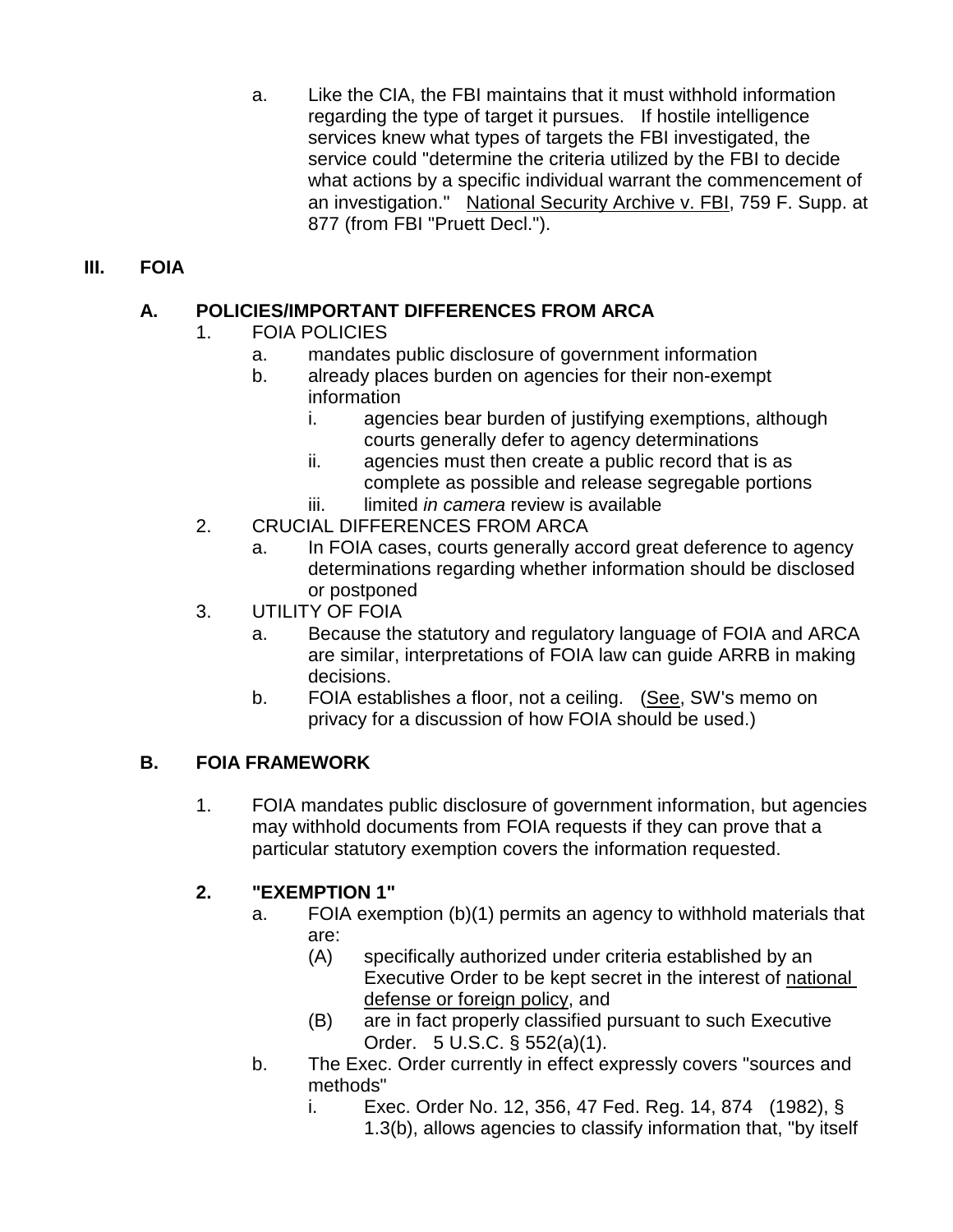or in the context of other information, reasonably could be expected to cause damage to the national security." Particular categories include information concerning "intelligence sources or ... methods" and intelligence activities  $(\S 1.3(a)(4))$  and foreign government information ( $\S$ 1.3(a)(3)).

### **3. "EXEMPTION 3" and §403(d)(3)**

- a. FOIA Exemption 3 allows agencies to withhold information that is "specifically exempted from disclosure by [withholding] statute"
- b. The National Security Act of 1947 is such a withholding statute, authorizing the DCI to protect records involving intelligence sources and methods. 50 U.S.C. § 403(d)(3) (1982).

## **4. "EXEMPTION 7"**

- a. Law Enforcement Exemption. Government may withhold "records compiled for law enforcement purposes", but only to the extent that they fit intospecific categories (A) through (F). 5 U.S.C. § 552(b)(7)(A)-(F) (1988).[1](#page-4-0)
	- i. 7(E) allows agencies to withhold documents which "would disclose techniques and procedures for law enforcement investigations ...."
		- A. ONLY AVAILABLE FOR TECHNIQUES NOT GENERALLY KNOWN TO THE PUBLIC! Natl Security Archive v. FBI, 759 F. Supp at 885.

# **C. ISSUES COMMON TO ARCA & FOIA**

<span id="page-4-0"></span>i<br>I

## **1. DEFINITION of "INTELLIGENCE SOURCE OR METHOD"**

- a. CIA v. Sims, 471 U.S. 159, 105 S.Ct 1881 (1985), is the controlling case in FOIA law on the definition of "intelligence source or method".
	- i. 2 grounds for decision
		- A. Congressional Intent
			- 1. Court relies on the "plain meaning" of § 403(d)(3) to say that Congress vested in the DCI very broad authority to protect all sources of intelligence information from disclosure.
			- 2. cf., ARCA. Plainly, ARCA supercedes all other statutes, including, presumably, §

<sup>1</sup>Courts have rejected FBI attempts to withhold information concerning its counterintelligence activities using FOIA exemption 7(A), which allows agencies to withhold information which "could reasonably be expected to interfere with enforcement proceedings." Rather, the FBI must proceed under FOIA exemption 1. National Security Archive v. FBI, 759 F. Supp. 872, 883 (D.D.C. 1991).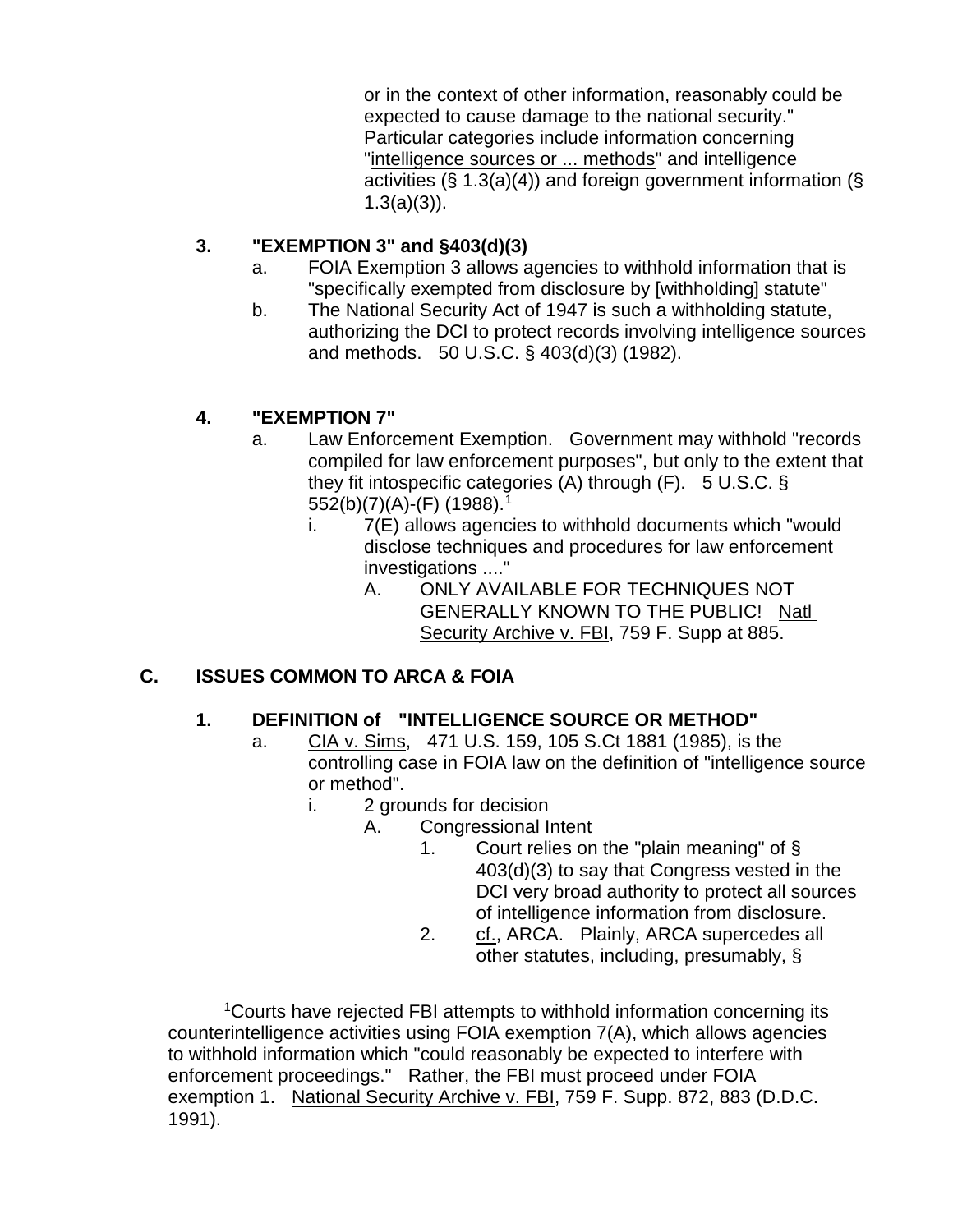403(d)(3). Congress expressly did not vest the same broad authority in the DCI.

- B. Practical Necessities of Modern Intelligence **Gathering**
- ii. "intel. source or method" specifically not limited to confidential or nonpublic sources of information. Id. at 1888.
	- A. Congress could have included restrictions in the statute, but did not
- b. Fitzgibbon

### **2. AGE of RECORD**

#### **3. RELEVANCE of PUBLIC DISCLOSURE**

a. ARCA  $\S 6(1)(b)$  states that information which has been "officially disclosed" may not be postponed. FOIA case law has defined "official disclosure" quite narrowly, so that under FOIA, unless an agency's current officials make "official disclosures", the agency need not release information. The effect of these decisions is that agencies can withhold information from FOIA requesters that is already quite public.

However, ARCA's legislative history seems to indicate that if the Board finds that the use of a particular source or method is already well-known to the public, the information should not be postponed on the grounds that it is a source or method.

That Congress ultimately used the term of art, "official disclosure" in ARCA may mean that they rejected the approach suggested in the legislative history and that they decided that only "officially disclosed" information was outside the scope of the sources/methods postponement.

- b. FOIA: cases on "official disclosure"
	- i. Prior Official Release of Similar Information: Afshar v. Dep't of State, 702 F.2d 1125 (D.C. Cir. 1983).
		- A. Prior public disclosure does not constitute "official disclosure" for purposes of FOIA. Id. at 1130.
			- 1. e.g. If the CIA at one time acknowledged the existence of an intelligence relationship with SAVAK (Iranian intel. agency), releasing records of particular contacts may provide new information re: the extent and nature of the liaison. Id. at 1130.
	- ii. Widespread Media and Public Speculation
		- A. Even if information is the subject of widespread media and public speculation, official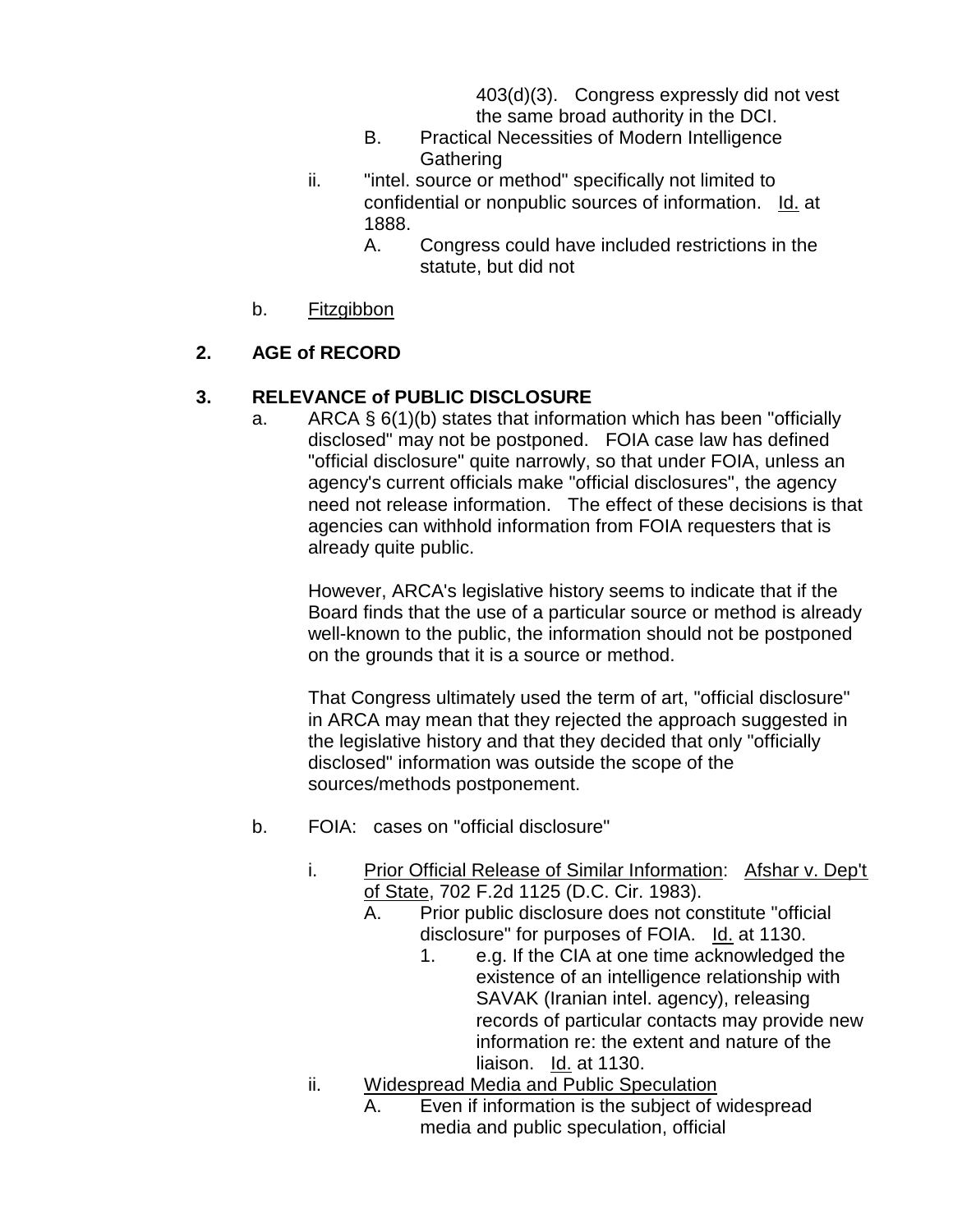acknowledgement may well damage the national security as new information. Foreign governments can ignore unofficial leaks and public surmise, but may be harmed by the CIA's official disclosure that they cooperated with the CIA. Afshar v. Dept. of State, 702 F.2d at 1131.

- B. Face-saving may be as important as substance in the world of international diplomacy. Phillippi v. CIA, 655 F.2d 1325 (D.C. Cir. 1981).
- C. Lack of official disclosure can leave foreign intelligence services guessing as to whether information is true. Military Audit Project v. Casey, 656 F.2d 724, 741-45 (D.C. Cir. 1981).
- iii. Publications by Former Agents and Officials
	- A. Books authored by former CIA agents and officials, even if submitted to the CIA for prepublication review, do not constitute "official disclosures". Afshar v. Dept. of State, 702 F.2d at 1133.
		- 1. The CIA wants to avoid foreign government retaliation for CIA "conscious and official exposing of their intelligence services and the CIA's links therewith." Id. at 1134. Prepublication approval does not give rise to the same level of danger as does official disclosures.
- iv. Disclosure of CIA Station Locations
	- A. Even though publicly known, the CIA claims that official acknowledgement of the existence of specific activities in specific foreign countries would lead to retaliation, with "obvious" effect upon the nation's foreign relations and national security. Afshar v, Dept. of State, 702 F.2d at 1133, fn. 12 (from CIA affidavit to court).
- **4. DEFINITION of "PUBLIC INTEREST" for use in balancing test**

#### **5. SENSITIVE NATURE of INFORMATION RE: U.S. INTELLIGENCE AGENCY COOPERATION WITH FOREIGN GOVERNMENTS AND FOREIGN INTELLIGENCE**

a. The Afshar case, discussed at length in the "official disclosure" section above, provides a good discussion of issues involved with disclosing the existence and nature of relationships b/t U.S. intelligence agencies and foreign governments and/or their intelligence services.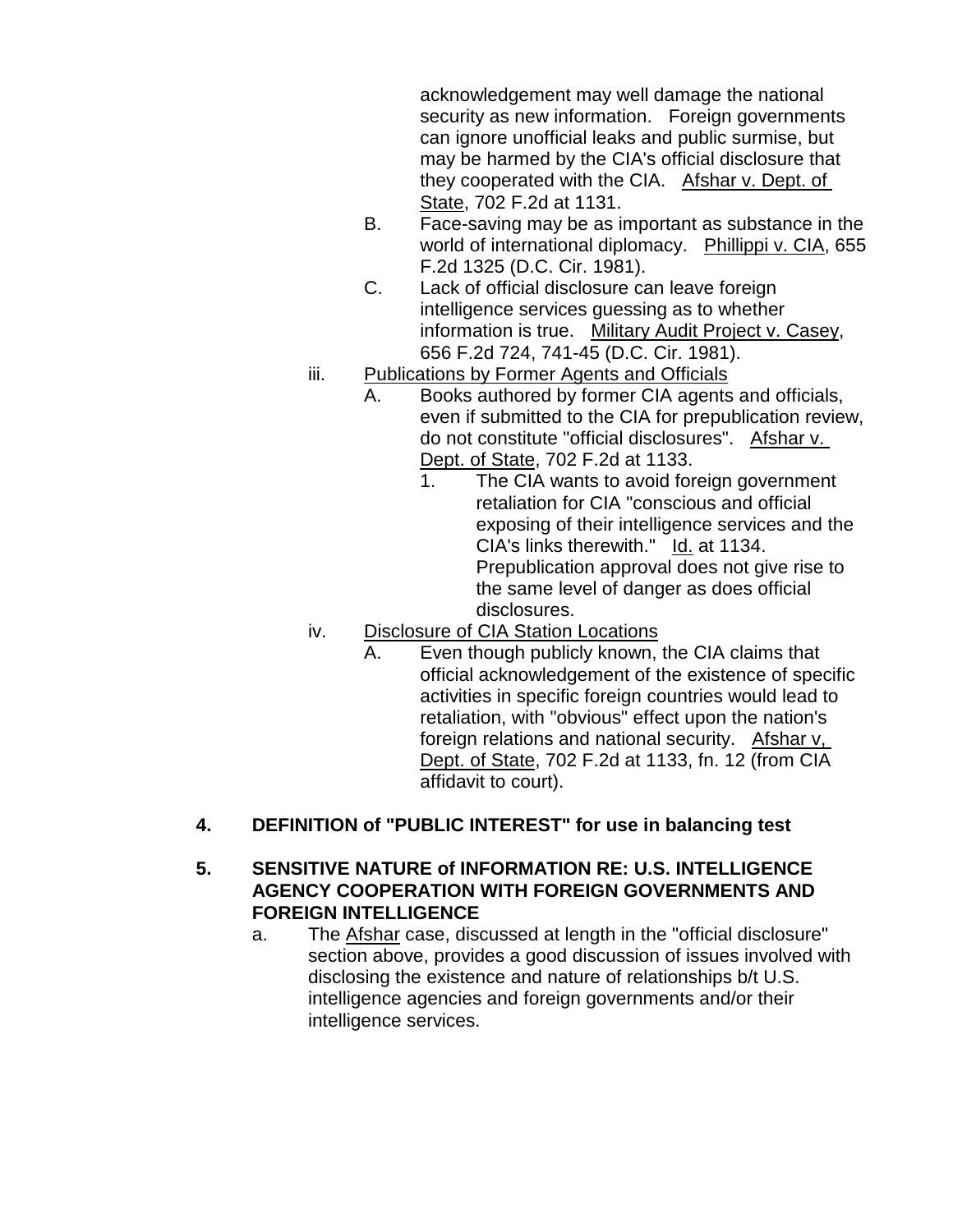- **2. FOIA**
	- a. CIA v. Sims**,** 471 U.S. 159, 105 S.Ct. 1881 (1985) (interpreting 50 U.S.C. § 403(b)(3)), granted the CIA broad authority to decide what qualifies as a source or method in responding to FOIA requests.
		- i. Sims broadly defined "intelligence source": to include all or virtually all information sources used by the CIA, including "innocuous" sources such as newspapers...public libraries, road maps and phone books. Id. at 191 (J. Marshall, concurring).
		- ii. not up to the judiciary to decide whether sources or methods should be disclosed. Sims
		- iii. CIA v. Sims, 471 U.S. 159 (1985) gives the Director of the CIA enormous authority to withhold information from FOIA requests
			- a. broadly defines "intelligence sources and methods"
			- b. CIA need not meet any of the substantive requirements of the first exemption in order to avoid disclosing allows the DCI to "protect intelligence sources and methods from unauthorized disclosure."
	- b. In Fitzgibbon v. CIA, 911 F.2d 755 (D.C. Cir. 1990), the court accorded substantial deference to the agency determination of whether information needs to be protected b/c it is a source or method. The case is significant because it addressed a number of specific issues:
		- i. previously disclosed material is still a source
		- ii. "nonsensitive" information from private citizens or other open contacts is still a source
		- iii. "basic & innocent" methods shall be protected, including physical surveillance, interviewing or examination of airline manifests
		- iv. station locations are protected, even where Congress previously disclosed the information
			- A. Fitzgibbon left open whether legislative disclosures could bind the executive branch
			- B. later cases indicate that the answer is no. See, section on official disclosures.
	- b. Weissman: the directive in § 403(b)(3) that the CIA protect its sources is esp. broad, protecting not only the name of the source, but to the extent the Agency considers reasonable to protect the source, the nature and type of information supplied. Id. at 694.

## exemption (b)(1)

- 2. procedure:
	- a. agency has burden of showing requested document was classified according to the procedures set forth by the Executive Order.
		- i. proper classification, from Ray v. Turner, 468 F. Supp. 730 (D.D.C. 1978), *aff'd*, 587 F.2d 1187 (D.C. Cir. 1979).
			- A. proper official classified
			- B. classified at proper time
			- C. classified segments conspicuously marked